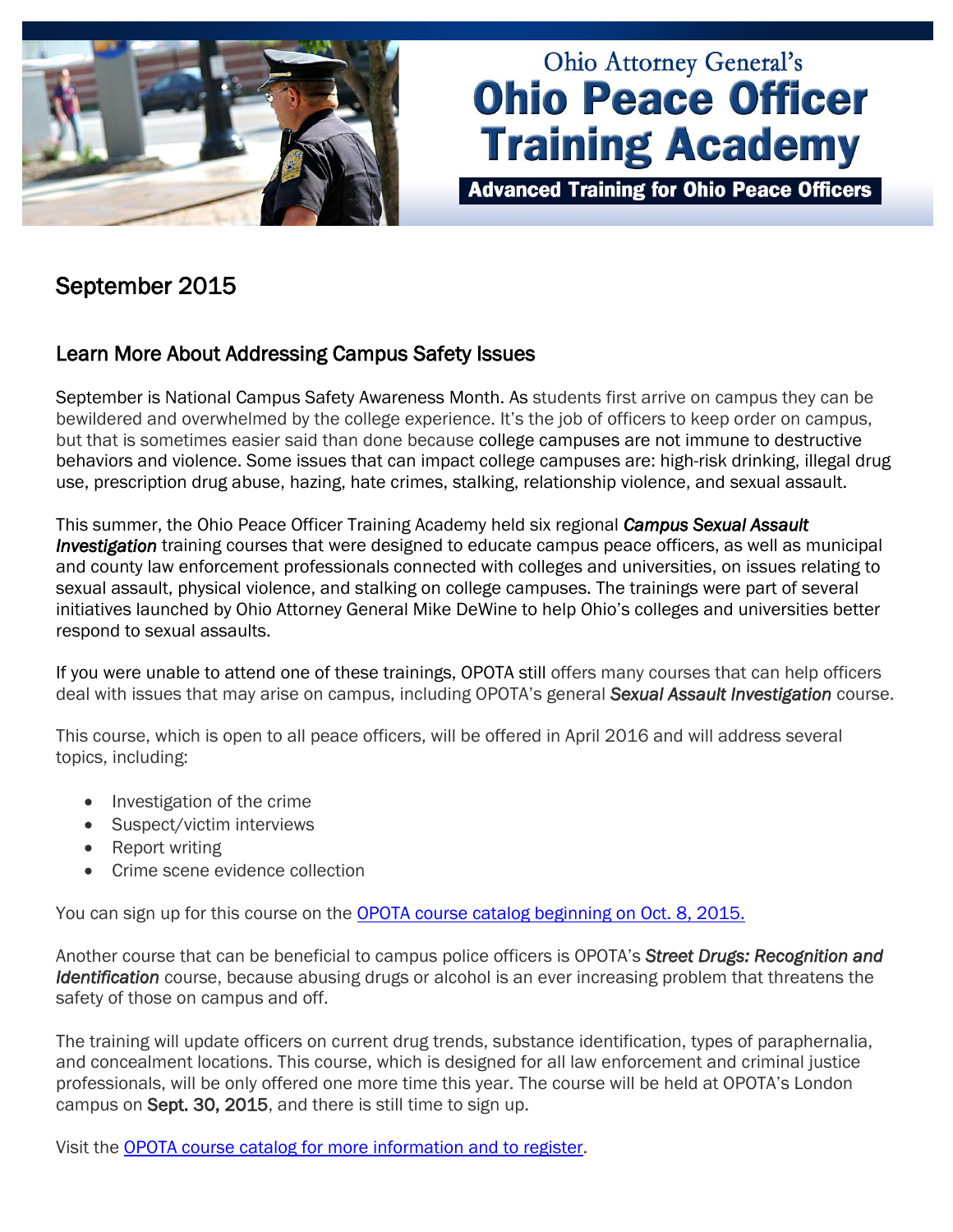## Procedural Justice and Police Legitimacy Bolsters Community Ties

Procedural justice is the process used by police officers in which citizens are treated fairly and with proper respect. Legitimacy refers to when a citizen feels that a police officer should be deferred to, complied with, and trusted. It's as basic as the old adage: It is not what you say, but how you say it. It's not just about what you do, but how you are doing it.

The goal of OPOTA's *Procedural Justice and Police Legitimacy* course, which will be offered two more times before the end of the year,is to help officers strengthen their department's relationship with the community, ultimately improving officer safety and efficiency. The course is free.

Procedural justice and legitimacy in law enforcement is not just a strategy, but a movement. By fostering an environment where procedural justice principles become standard practice, the department can create an organizational culture that fosters a true partnership with the public and leads to safer work environments.

There is still time to sign up for the **Sept. 16** regional course, which will be held at The Family Center in Findlay. The course will then be offered one more time before the end of the year on Oct. 1 at OPOTA's main campus in London.

The course was developed through the Ohio Peace Officer Training Academy's partnership with the Education and Training Division of the Chicago Police Department, with substantial support from Yale law professors Tom R. Tyler and Tracey L. Meares. Additional cooperation from researchers Dennis P. Rosenbaum, Amie M. Schuck, and other staff from the University of Illinois at Chicago was critical in the implementation of the initial Procedural Justice curriculum.

Learn more and register [at the Attorney General's website.](http://www.ohioattorneygeneral.gov/Law-Enforcement/Ohio-Peace-Officer-Training-Academy/Course-Catalog/Course-Categories/Human-Relations-Courses#OPOTA643)

## Understanding, Working with People in Tough Situations

Providing service often puts public employees in direct conflict with difficult people because officers very often are interacting with citizens on the worst day of their lives. These situations can often escalate unnecessarily if proper techniques are not utilized, which is why officers need the tools and strategies to diffuse volatile situations.

OPOTA's *Understanding and Working with Difficult People* course is aimed at helping officers understand behaviors and attitudes that are common in times of difficulty. The course also provides suggested techniques for diffusing these difficult behaviors.

Topics covered in the course include:

- Identification of behavior types
- Strategies and tools for diffusing difficult behaviors
- Understanding the four primary interactive styles
- Exploration of tools and strategies for effective communications
- Practice and application

This one-day course will take place on Dec. 1 at OPOTA Richfield. For more information on this course and to register, [click here.](http://www.ohioattorneygeneral.gov/Law-Enforcement/Ohio-Peace-Officer-Training-Academy/Course-Catalog/Course-Search.aspx?&searchtext=Understanding+and+Working+with+Difficult+People&searchmode=allwords)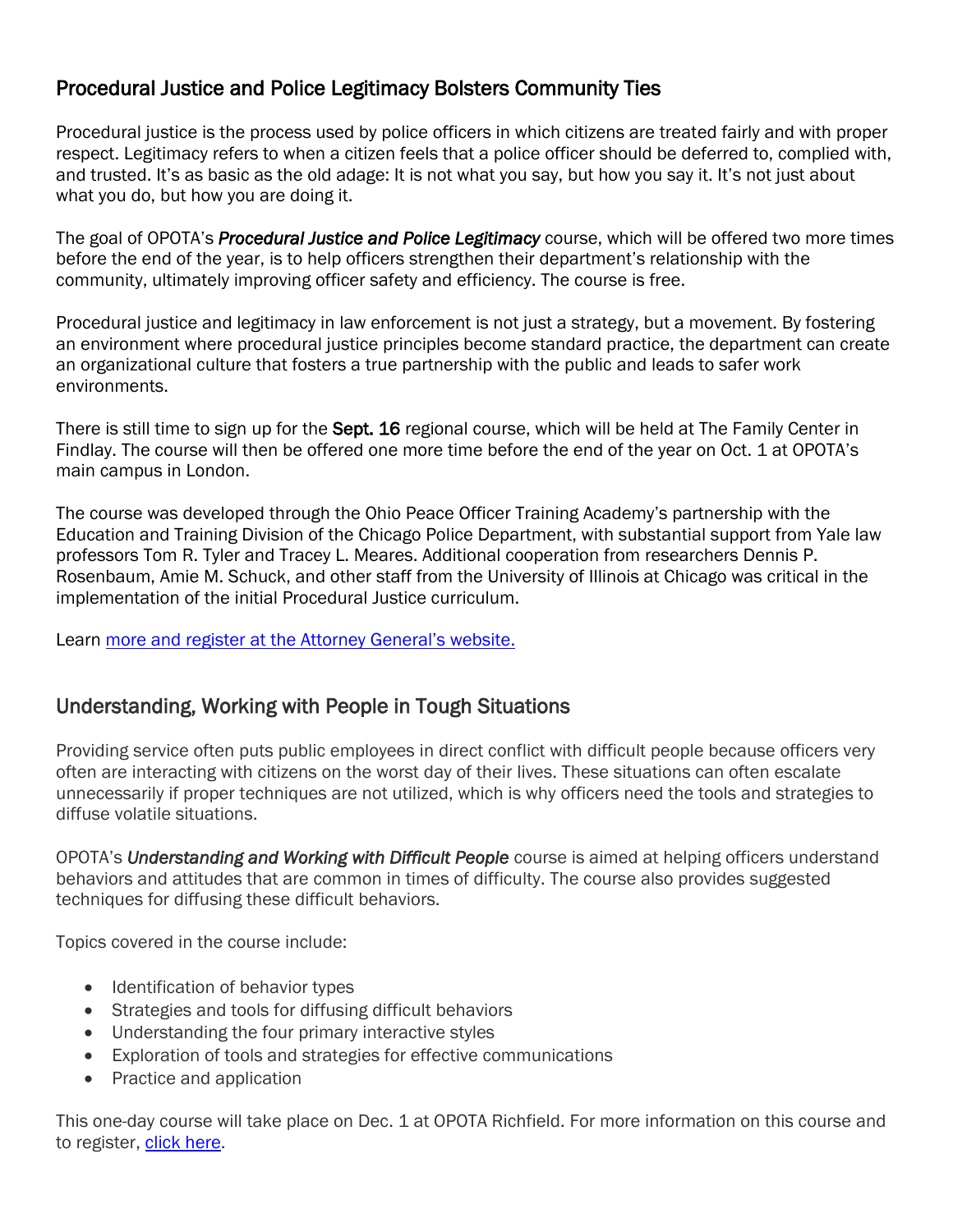### More from the OPOTA Course Catalog

#### [Stops & Approaches Instructor Update](http://www.ohioattorneygeneral.gov/Law-Enforcement/Ohio-Peace-Officer-Training-Academy/Course-Catalog/Course-Search.aspx?+Approaches+Instructor+Update&searchtext=Stops+%26+Approaches+Instructor+Update&searchmode=allwords)

The Stops & Approaches Instructor Update is intended to provide Stops & Approaches instructors with the changes to the updated lesson plan for the 8-5 topic of the Ohio Peace Officer Training Commission's Peace Officer Basic Training Program. This update is required for all certified instructors of the 8-5 section of the OPOTC Peace Officer Basic Training in order to maintain their instructor certification in this topic. There will be a pre-course assignment, a written test, and a practical assessment. Instructors will be provided with the materials for the pre-course assignment prior to the course. The pre-course assignment, written test, and practical assessment must be successfully completed in order to pass the course and retain certification. Participants should bring appropriate clothing and gear in the event of poor weather.

Prerequisite: Applicants must be currently certified as a Peace Officer Basic Training instructor for the 8-5 Stops & Approaches topic of the Ohio Peace Officer Training Commission's Peace Officer Basic Training Program.

Sept. 28, 2015 | 8 a.m. - 5 p.m. OPOTA Richfield 4055 Highlander Parkway Richfield, OH Cost: \$65

Oct. 2, 2015 ǀ 8 a.m. – 5 p.m. OPOTA Richfield 4055 Highlander Parkway Richfield, OH Cost: \$65

Nov. 5, 2015 | 8 a.m. - 5 p.m. OPOTA Main Campus 1650 St. Rt. 56 SW London, OH Cost: \$65

Dec. 15, 2015 | 8 a.m. - 5 p.m. OPOTA Main Campus 1650 St. Rt. 56 SW London, OH Cost: \$65

#### [Regional Legal Update](http://www.ohioattorneygeneral.gov/Law-Enforcement/Ohio-Peace-Officer-Training-Academy/Course-Catalog/Course-Search.aspx?+Approaches+Instructor+Update&+Approaches+Instructor+Update&searchtext=Regional+Legal+Update&searchmode=allwords)

This course will take an in-depth look at recent legal developments affecting law enforcement. Topics will reflect new case law and recent updates to the Ohio Revised Code.

Oct. 5, 2015 ǀ 8 a.m. – 12 p.m. Golf Manor Police Department 6450 Wiehe Road Cincinnati, OH Cost: Free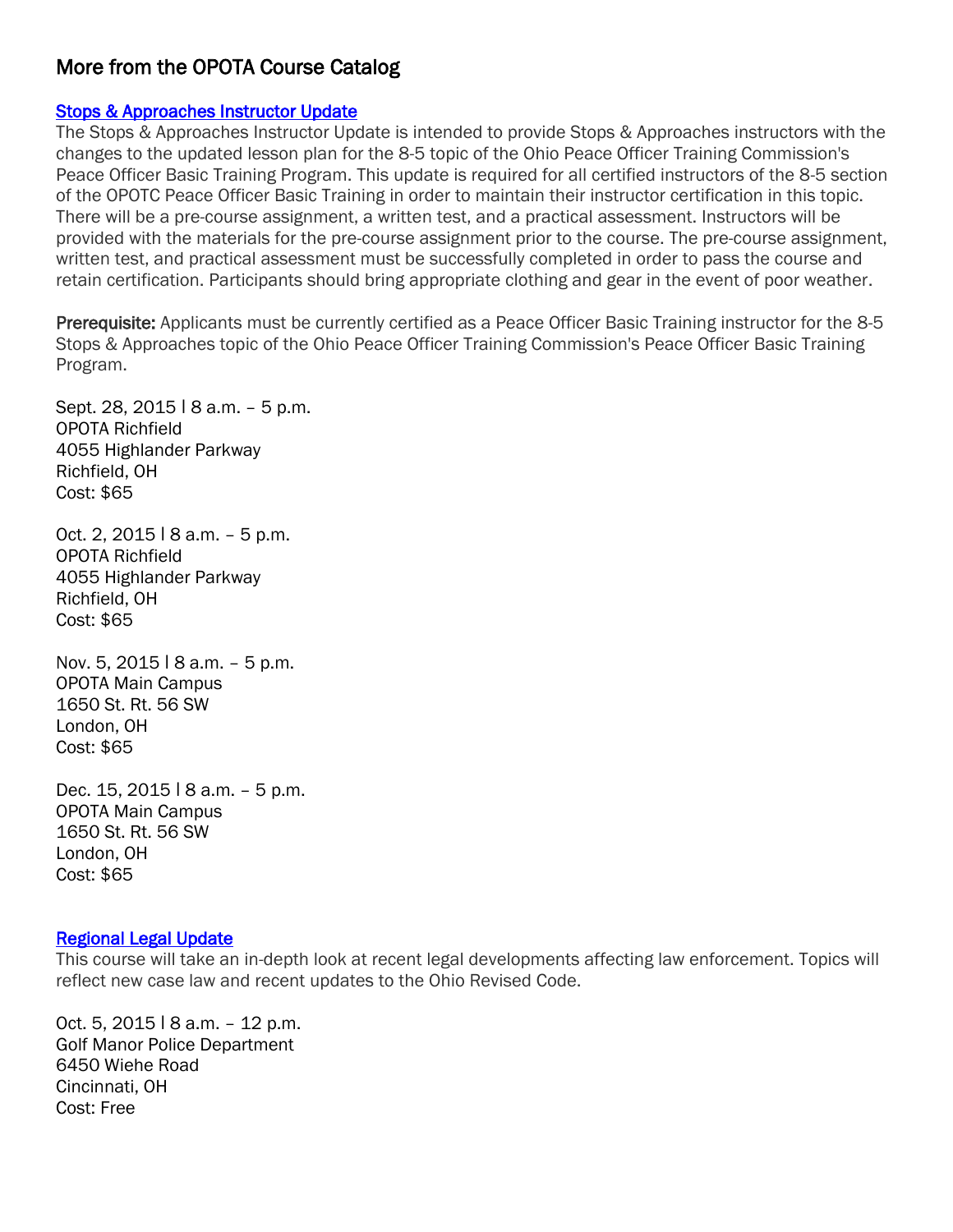Nov. 13, 2015 | 8 a.m. - 12 p.m. Sidney Police Department 234 W. Court St. Sidney, OH Cost: Free

Dec. 18, 2015 | 8 a.m. – 12 p.m. Miami Valley Career Technology Center Adult Education Building 6801 Hoke Road Clayton, OH Cost: Free

#### [Patrol Drug Operations](http://www.ohioattorneygeneral.gov/Law-Enforcement/Ohio-Peace-Officer-Training-Academy/Course-Catalog/Course-Search.aspx?+Approaches+Instructor+Update&+Approaches+Instructor+Update&searchtext=Patrol+Drug+Operations&searchmode=allwords)

This is a two-day course for all patrol officers. Topics include the development of street informants, recognition of high-risk zones, search methods, and surveillance techniques, along with directed patrol strategies. Course includes descriptions of hidden compartments in vehicles and K-9 deployment, along with observation techniques for drug interdiction within patrol.

Sept. 22-23, 2015 ǀ 8 a.m. – 5 p.m. Owens Community College Center for Emergency Preparedness 30150 Tracy Road Walbridge, OH Cost: \$130

Oct. 14-15, 2015 | 8 a.m. – 5 p.m. OPOTA Main Campus 1650 St. Rt. 56 SW London, OH Cost \$130

#### [Tactical Communication](http://www.ohioattorneygeneral.gov/Law-Enforcement/Ohio-Peace-Officer-Training-Academy/Course-Catalog/Course-Search.aspx?+Approaches+Instructor+Update&+Approaches+Instructor+Update&searchtext=Tactical+Communication&searchmode=allwords)

This course covers critical communication skills for those tasked with maintaining their composure during potentially volatile encounters. Some of the topics covered include verbal and non-verbal skills, deescalation techniques, guidelines for effective verbalization, active listening, and effective questioning techniques. Students can expect to be involved in role-playing as they practice the skills taught throughout the course.

Nov. 13, 2015  $11$  p.m.  $-5$  p.m. Sidney Police Department 234 W. Court St. Sidney, OH Cost: Free

#### Mobile Training

If you don't have the time or manpower to send your officers to OPOTA for training, our law enforcement training officers will travel to you.